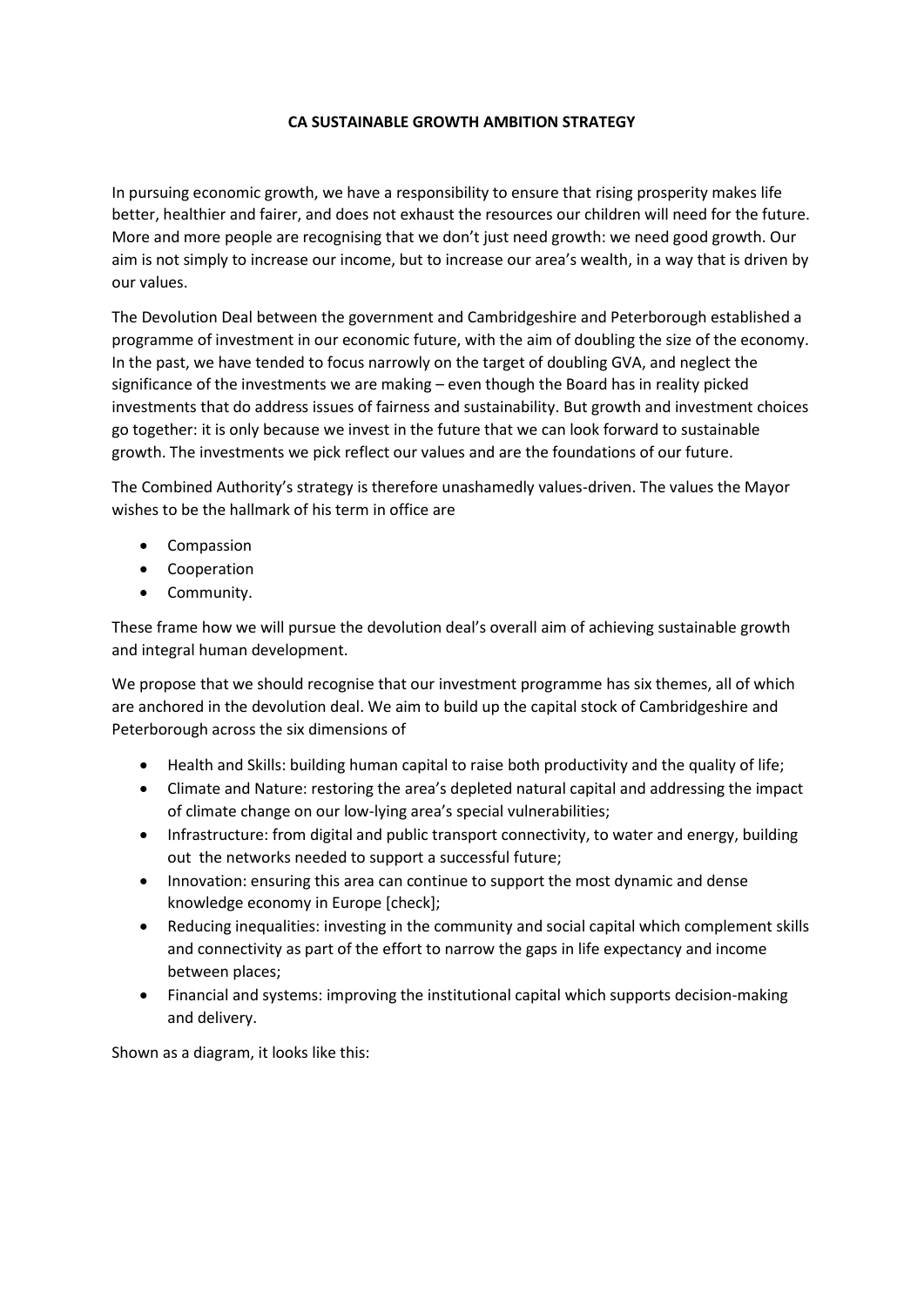

This approach requires us to monitor more outcomes than simply GVA growth (data which is anyway only available from the ONS with a two-year time lag). The Combined Authority will be tracking progress on outcome indicators such as the gap in healthy life expectancy, employment, land use for nature,  $CO<sub>2</sub>$  emissions, and earnings gaps.

This strategic approach will be reflected in the Combined Authority's overall work programme. Plans and strategies such as the Local Transport Plan, Economic Recovery Strategy, and Digital Infrastructure Strategy will identify how they are driven by the ambitions for capital development under each of the themes, and include outcome indicators to show how they will deliver against those themes.

## **Does this approach represent a retreat from our commitment to the Devolution Deal GVA objective?**

On the contrary, taking this approach supports the headline doubling GVA objective and would improve our approach to delivering GVA growth sustainably. That is because it would

- (i) Recognise more explicitly the selection criteria we apply in picking projects, so that we understand better and can explain how a given investment contributes to sustainable growth;
- (ii) Recognise, anticipate and manage the risk of conflict between our headline growth objective and other policy objectives and constraints – for example, around the national statutory net zero objective, or the levelling-up agenda.

## **Is this approach consistent with the Treasury's Green Book and our Assurance Framework?**

Yes. As a strategy based on investment objectives and outcome measures, this approach is designed to be consistent with the Treasury's Green Book and the Combined Authority's Assurance Framework. Future investments will continue to need to demonstrate value for money through business cases constructed with reference to these strategic objectives. The approach does not remove the commitment to sustained GVA growth over the coming two decades; on the contrary, it